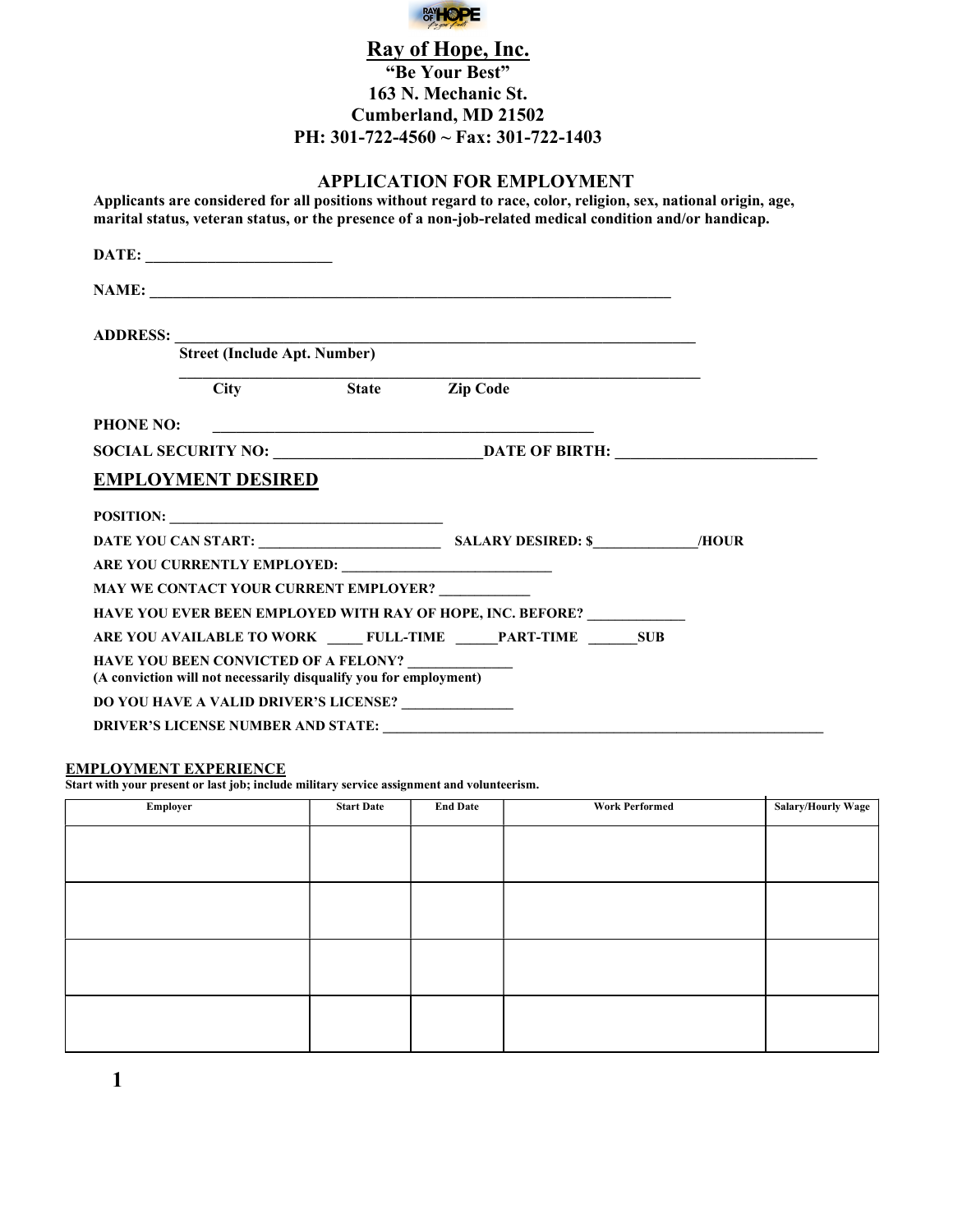### **SPECIAL SKILLS AND QUALIFICATIONS:** (Summarize special skills and qualifications acquired from employment or other experience(s):

# **EDUCATION**

|                       | Name & Location | Years<br><b>Attended</b> | Graduate?<br><b>Degree</b> |
|-----------------------|-----------------|--------------------------|----------------------------|
| <b>Grammar School</b> |                 |                          |                            |
| <b>High School</b>    |                 |                          |                            |
| College               |                 |                          |                            |
| <b>Trade or Other</b> |                 |                          |                            |

## **REFERENCES**

Give the name of three (3) persons not related to you and are not previous employers.

| <b>NAME</b> | ADDRESS | <b>BUSINESS</b> | <b>PHONE</b> |
|-------------|---------|-----------------|--------------|
|             |         |                 |              |

Why are you applying for a position with Ray of Hope, Inc.?

What experiences have you had that have prepared you to work here?

Of your last employers, who will give you the best reference? Why?

Ray of Hope, Inc. 163 N. Mechanic St. Cumberland, MD 21502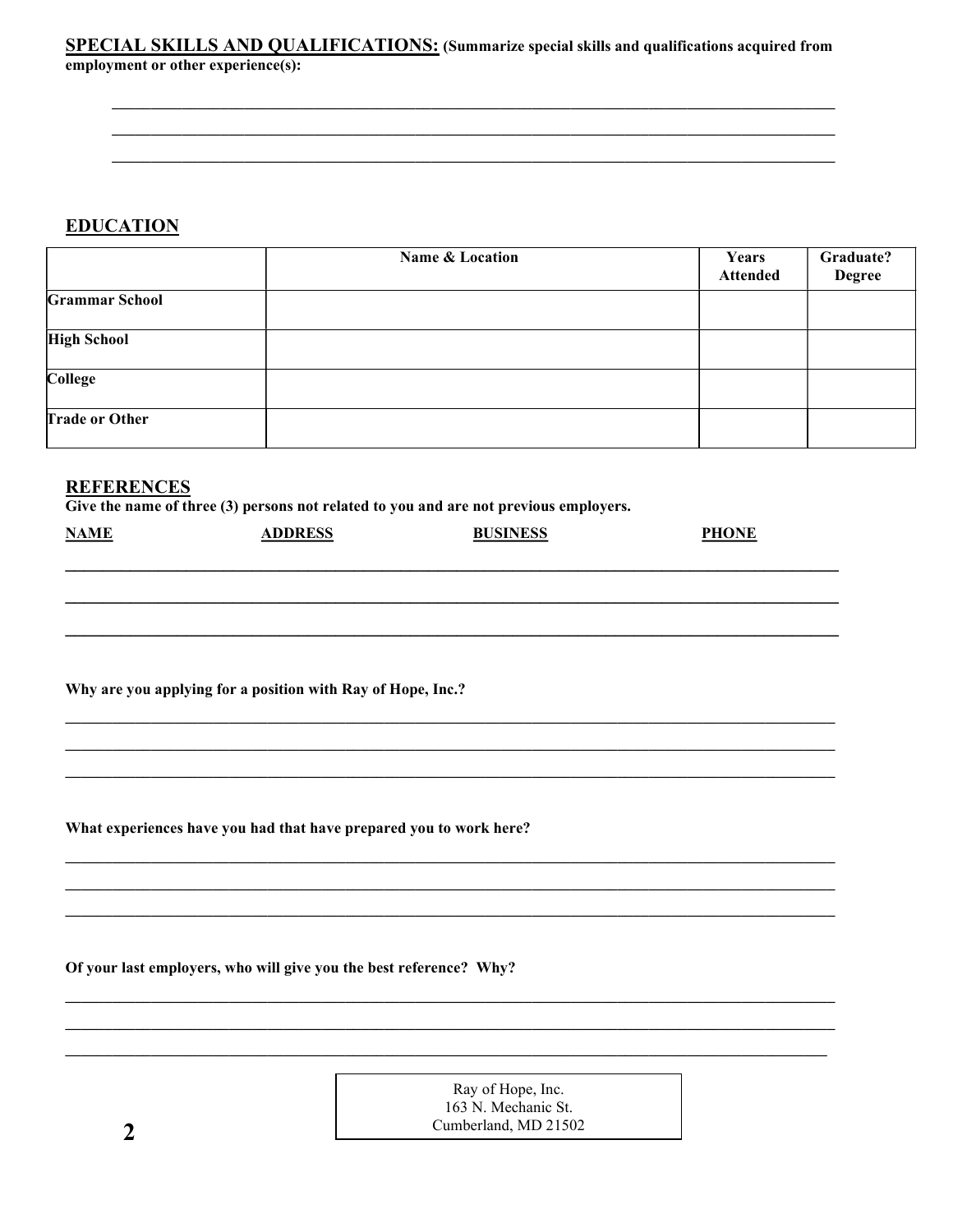I certify that the facts contained in this application are true and complete to the best of my knowledge and I understand that, if employed, falsified statements on this application shall be grounds for dismissal.

I authorize investigation of all statements contained herein and the references listed above to give you any and all information concerning my previous employment and any pertinent information they have, personal or otherwise, and release all parties from all liability for any damage that may result from furnishing same to you. Including authorization for a criminal background check.

I understand and agree that I may be required to take a physical examination. I agree to consent to take such test(s) at such time as designated by the company and to release to the company, its director(s), officers, agents, or employees from any arising in connection with the use of such test(s).

YES \_\_\_\_\_\_\_\_\_\_ NO \_\_\_\_\_\_\_\_\_\_

I have been advised that lie detector tests, as a condition of hiring or continued employment are prohibited by law.

YES NO

The Age Discrimination Employment Act of 1967 prohibits discrimination on the basis of age with respect to individuals who are at least 40, but less than 70 years of age.

| Date: |
|-------|
|-------|

Signature:  $\blacksquare$ 

| Ray of Hope, Inc.    |  |
|----------------------|--|
| 163 N. Mechanic St.  |  |
| Cumberland, MD 21502 |  |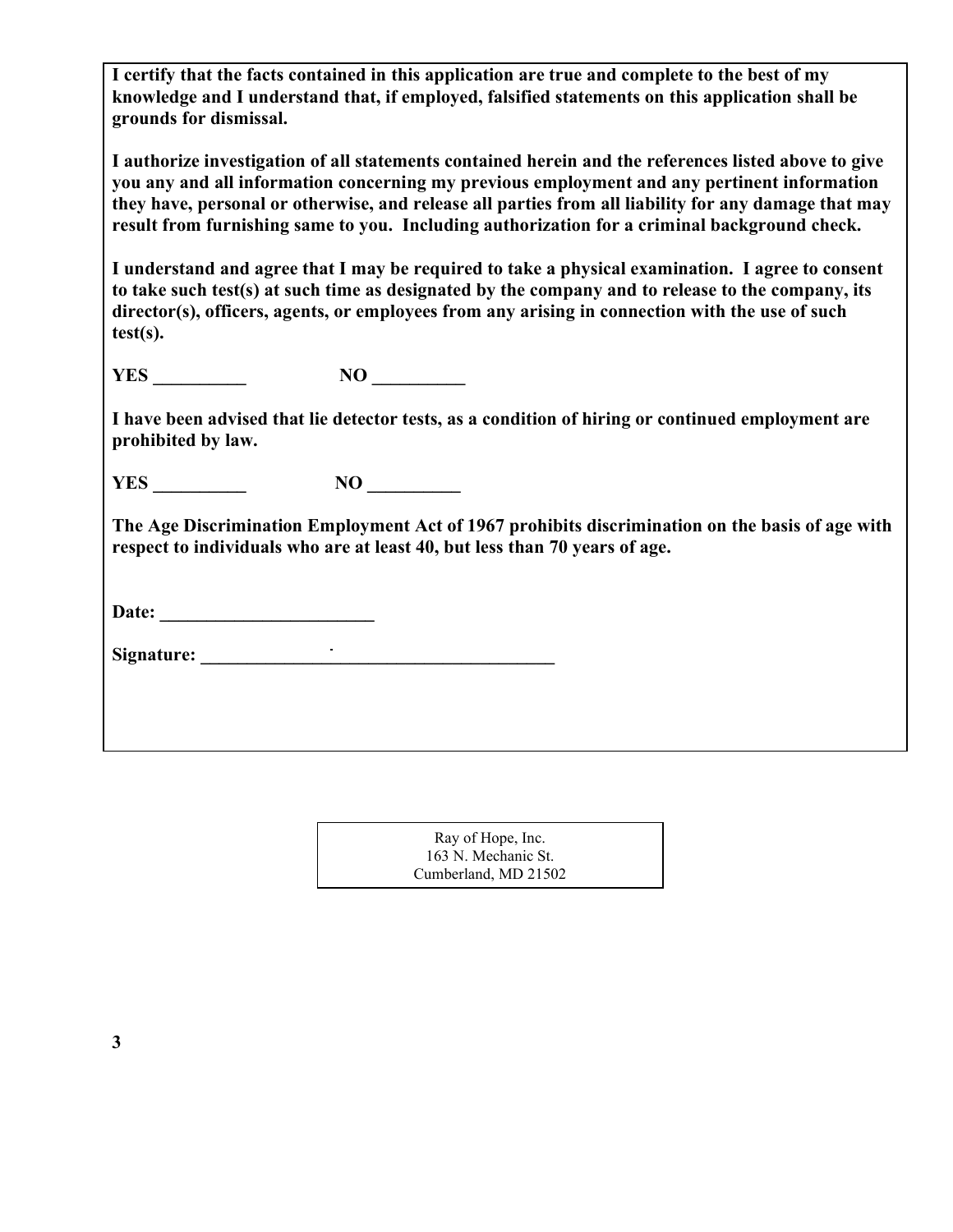### CREDENTIALCHECK

## AUTHORIZATION FOR RELEASE OF INFORMATION

In connection with my application for employment, I authorize CREDENTIALCHECK and their respective agents, to solicit information about my criminal background.

### I AUTHORIZE, WITHOUT RESERVATION, ANY GOVERNMENT AGENCY CONTACTED BY BURNS INVESTIGATIVE SERVICES OR THEIR RESPECTIVE AGENTS TO FURNISH THE ABOVE REFERENCED INFORMATION.

I release CREDENTIALCHECK Services, their respective employees, agents and government agencies providing information or reports about me from any and all liability arising out of the release of any such information or reports.

# \*Please press firmly and print clearly.

| NAME $(Print)$ (MIDDLE) | (LAST) |                                                                                     |
|-------------------------|--------|-------------------------------------------------------------------------------------|
|                         |        |                                                                                     |
|                         |        |                                                                                     |
|                         |        |                                                                                     |
| PRIOR ADDRESS           |        |                                                                                     |
|                         |        |                                                                                     |
|                         |        |                                                                                     |
|                         |        | LIST ANY OTHER STATES YOU HAVE RESIDED IN DURING THE LAST 10 YEARS <b>INCLUDING</b> |
|                         |        |                                                                                     |
|                         |        |                                                                                     |
|                         |        |                                                                                     |
|                         |        |                                                                                     |
|                         |        |                                                                                     |
|                         |        |                                                                                     |
|                         |        |                                                                                     |
| ADDRESS                 |        | $COUNTY$ $CITY$ $CITY$ $STATE$ $STATE$                                              |
|                         |        |                                                                                     |

Return to: Ray of Hope, Inc. Jenn Dziuk, Director of Programs Phone: 301-722-4560 ext.100, FAX: 301-722-1403 jdziuk@rayofhope-md.org